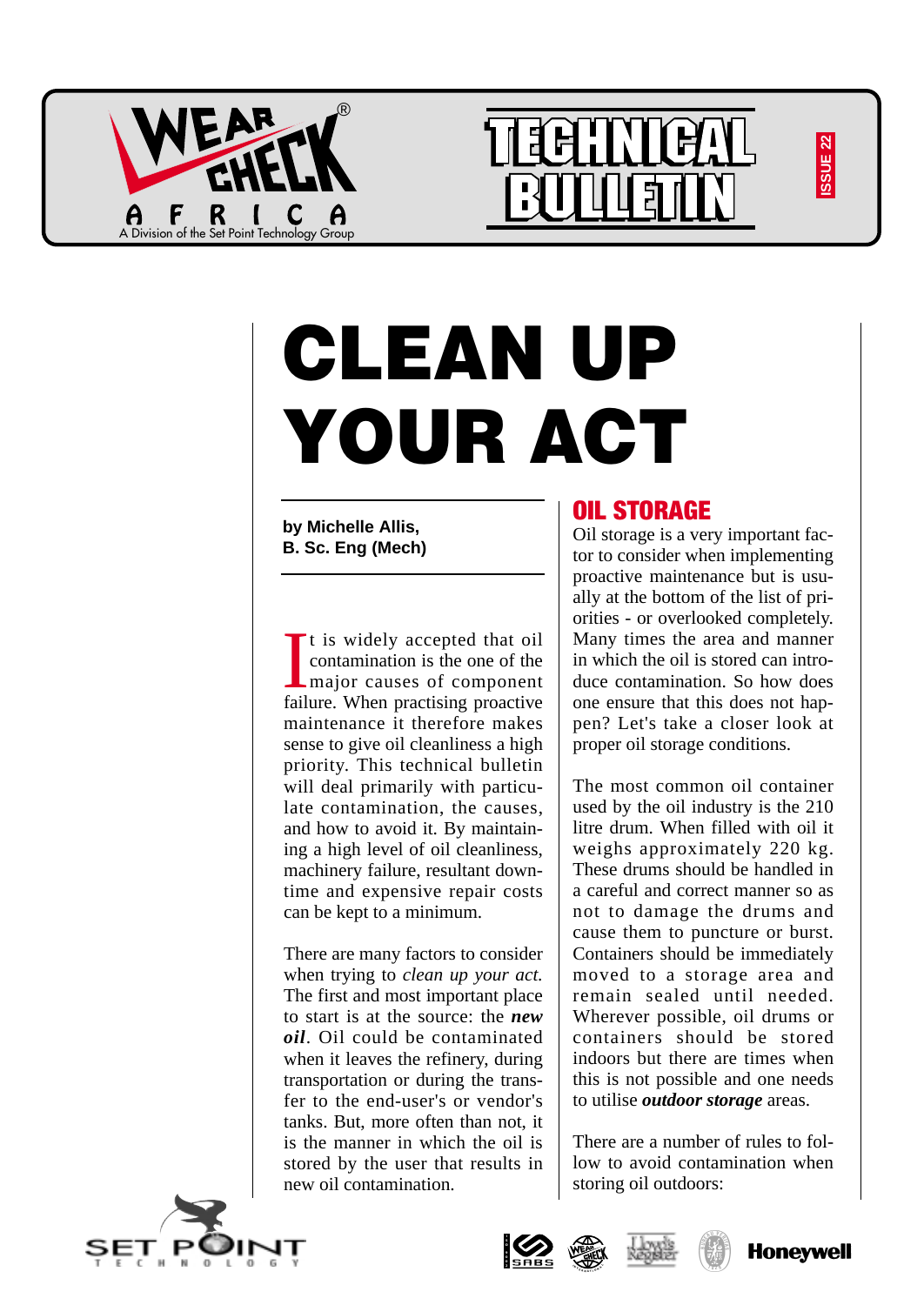■ Do not store the drums outside indefinitely as drums can rust and contaminate oil.

■ Ensure bungs are tight and that drum seams do not deteriorate. This can occur because of temperature changes resulting in expansion and contraction of the metal, causing oil leaks or contamination.

■ Keep drums or containers as dry as possible and well away from water. Do not allow water to accumulate on any part of the container. This water can be drawn into the container when changing temperatures cause pressure changes within the drum or container.

# **Storage** drums should ideally lie on their sides.

■ Cover the drums with a tarpaulin or some form of covering. Construction of a 'lean to' will help.

■ Before removing bungs, dry and clean around the bung areas to prevent contamination with dirt and water which are the two most common and destructive contaminants in any environment.

■ Ideally, lay the drums on their sides, on a specially constructed rack if possible. Make sure that the bungs are at the 3 o'clock and 9 o'clock positions. This generally ensures that the content of the drum is above the bung level. This will minimise water (and dirt) entry and stops the seal from drying out. If drums have to be stored upright without any protection from the elements, tilt them slightly and make sure the tilt is parallel to the 3 o'clock/9 o'clock bung line. This stops water from collecting around the bungs.

Even though it is best to store oil containers or drums indoors there are still a few factors to consider when utilising *indoor storage.*

■ The storage area should be a cool, dry area free from extreme temperatures.

■ The storage area should be kept clean at all times, ideally with a formalised cleaning schedule.

■ Presence of any contaminants should be minimised. Contaminants could result from manufacturing processes, the environment, etc.

Oils can also be stored in *bulk storage tanks.* It is often easier to maintain low particulate contamination levels when oils are stored in bulk tanks as they are normally closed to the atmosphere and the oil is dispensed via a pump or tap. Ensure the seals are intact and breathers are fitted. The fitting of desiccant type filters is recommended.

## OIL DISPENSING

Contamination due to dirty top-up containers or *dispensing equipment* is a common problem. As with most of the points raised with storage, hygiene and common sense are what count. Wherever possible, dispensing equipment should be kept clean to minimise contamination of the oil. A few points to remember are:

■ Make sure pumps and portable lines are stored in a clean environment and are kept clean.

■ If possible avoid topping up and filling in exposed areas.

■ If top-up containers have to be used, make sure they are clean and not left open to the elements. Avoid mixing different oils in these containers.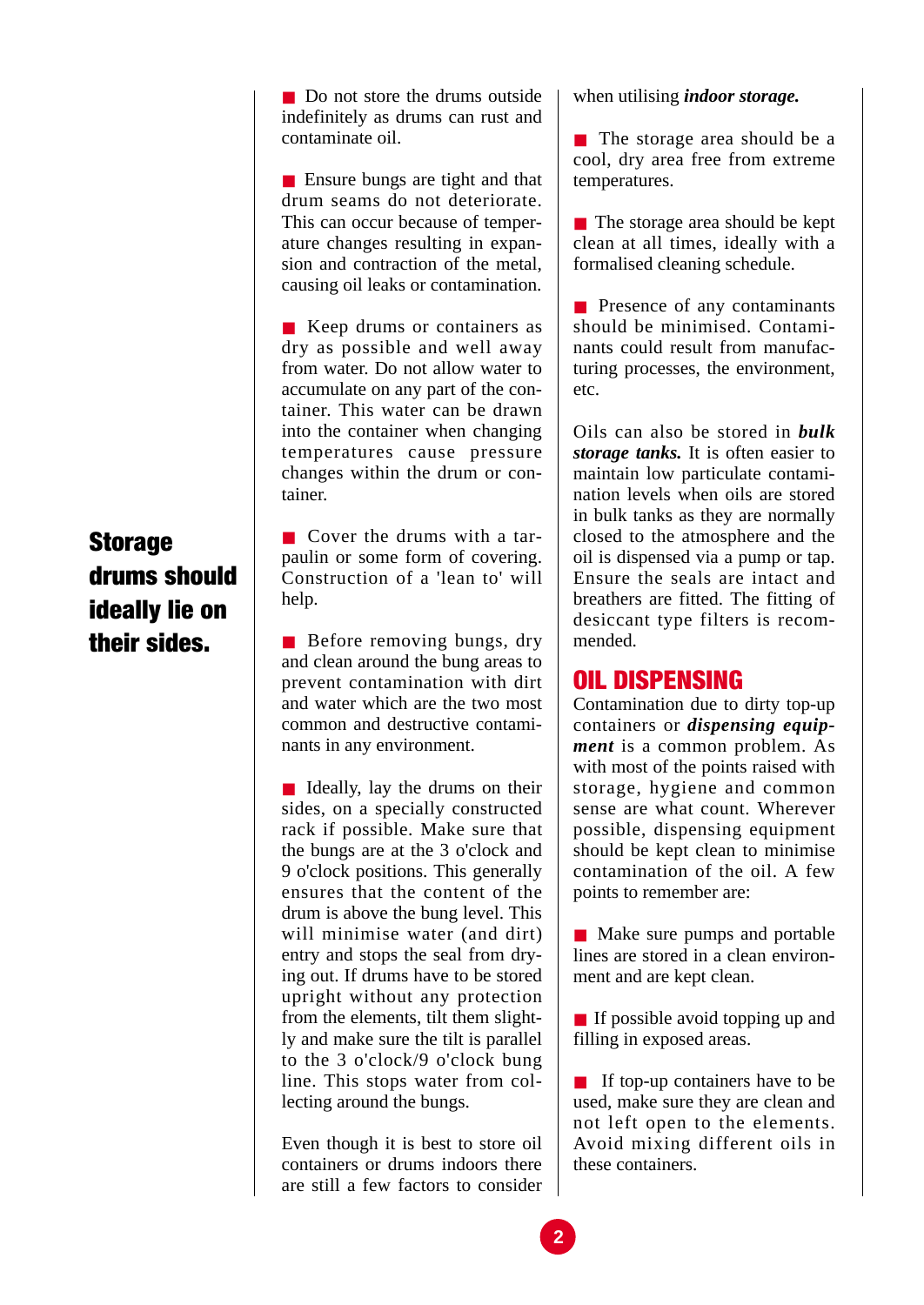■ Quick coupling fillers will ensure that environmental contaminants do not enter lubrication systems.

■ A number of companies produce utility cans for topping up purposes. These have lid and spout designs that keep contaminants out and some have a pressurised dispensing facility.

■ Clean around filler caps before removing.

■ Make sure the tops of drums are cleaned and free from dirt and water before opening.

Once sufficient, adequate oil storage has been established, the next place for oil particulate contamination to occur is once the oil is in the machine or component. This can happen in many ways. Open *vents* provide an easy means of dirt entering a machine. Faulty *breathers* are a common source of particulate contamination. *Oil leaks or damaged seals* are also culprits. Remember if oil is able to leak out of a system, contaminants are able to enter the system. Repair damaged seals or oil leaks as soon as possible.

## INTERNAL CONTAMINATION

Now that we have considered particulate contamination via an external source let us look at particulate contamination via an internal source. Some form of internal contamination is inevitable and is worrisome as it can denote a problem with the machine/component. Internal particulate contamination is basically any particles that contaminate the oil once it has been placed in the closed lubricated system, e.g. wear particles, seal material, etc. When external particulate contamination is under control a high particle count provides an early warning for an abnormal wear situation developing.

Particles, especially catalytic metal particles like copper, iron and lead, increase the rate at which oxidation occurs. These particles also strip the oil of its anti-wear additives, extreme pressure additives, rust inhibitors and dispersants. Numerous very small particles in stable suspension can cause the oil's viscosity to increase and may promote foaming.

These particles are abrasive and, as with all particulate contaminants, once in the oil accelerate the rate of wear dramatically because abrasive wear can cause a chain reaction in lubricated machinery. The typical chain reaction is:

■ Abrasive wear particles become work hardened.

■ Work hardened particles produce more particles.

■ New particles become work hardened.

■ A chain reaction occurs until the particles are removed by filtration, or the machine fails.

It is therefore imperative that one monitors the oil cleanliness and keeps particulate contamination to a minimum. This is done by implementing a contamination control programme which needs to be looked at in three easy steps.

## 1. Contamination prevention

Having made sure that clean oil is just that, i.e. free from contamination, by taking heed of all that has

# **Dispensing** equipment is a common problem.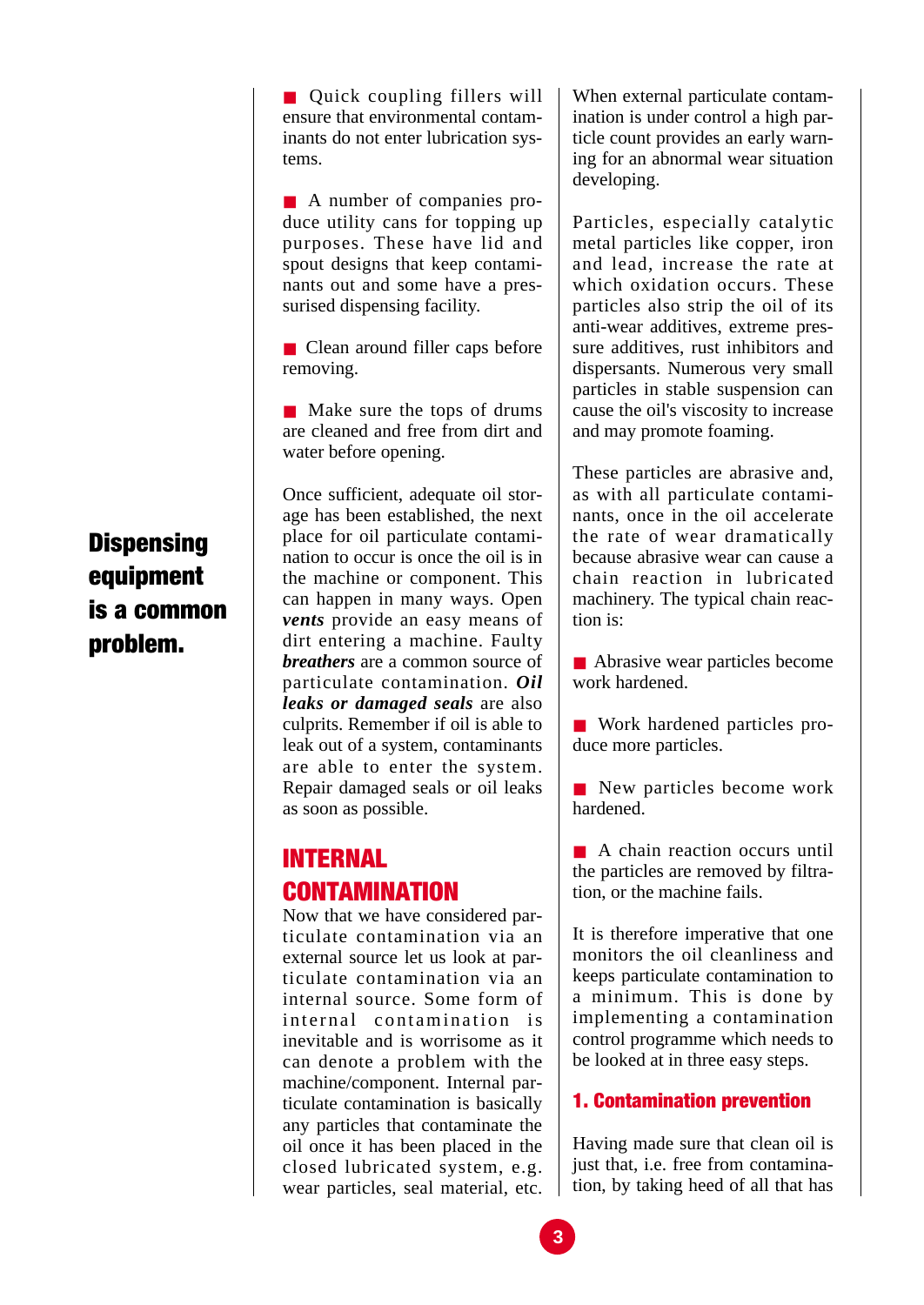been said above about oil storage, handling and dispensing, we also need to look at the times when servicing of the machine becomes necessary. When component changes or work is carried out on the machine, ensure all new components are free from contamination and further contamination does not enter the machine during servicing. Ensure that all seals and breathers remain intact to prevent contaminant entry.

### 2. Contamination removal

Contamination removal deals mainly with filters and filtration systems or, if easier and cheaper, especially with small sump quantities, oil draining and discarding. Each application needs to be evaluated when deciding which option is more cost-effective. When using filters to achieve target cleanliness levels, it does not always mean that one must use the best or most expensive filter. A cheaper filter used in the correct manner may produce the desired results at a lower cost. The effectiveness of a filter or filtration system can be tested by taking representative oil samples from before and after the filter.

#### 3. Monitoring of cleanliness levels

Monitoring does not mean monitoring of the oil only while in use in the machine. In order to implement contamination control, cleanliness levels may be checked at several points:

- New oil sources
- Bulk tanks or stored lubricants
- Oil in service in equipment

To monitor the level of contamina-

tion, one needs to test the oil and obtain a *particle count*. Different instruments using different methods are available to test particle count but Wearcheck uses the most common type of automatic particle counter, which operates on a light blockage principle. In this particle count test, the total number of particles, irrespective of origin, are counted in a number of sizes, ranging from greater than 5 to 100 microns. The results are expressed as the total number of particles per ml of oil in the various specified size ranges. A cleanliness rating is also reported. The cleanliness rating is expressed as a two-number code X/Y, where X represents the total number of particles per ml greater then 5 microns and Y represents the total number of particles per ml greater than 15 microns.

## TARGET CLEANLINESS LEVELS

'What does this mean to me?', you may ask. Well that depends on the machinery you are operating, the application, environment and the required cleanliness levels. For warranty purposes, certain manufacturers have already laid down maximum cleanliness ratings for their equipment. It is difficult to know what the optimum cleanliness level is for your machines. Each machinery class has an appropriate oil cleanliness level for that application. In general, machines with tight clearances benefit greatly from clean oil. It takes time to monitor results and choose an exact level if you have not been given one by the manufacturer. But remember, be realistic and consider what is cost-effective when setting target cleanliness levels. It makes no sense to expect such high cleanliness levels that you spend more money discarding

It is imperative to monitor oil cleanliness.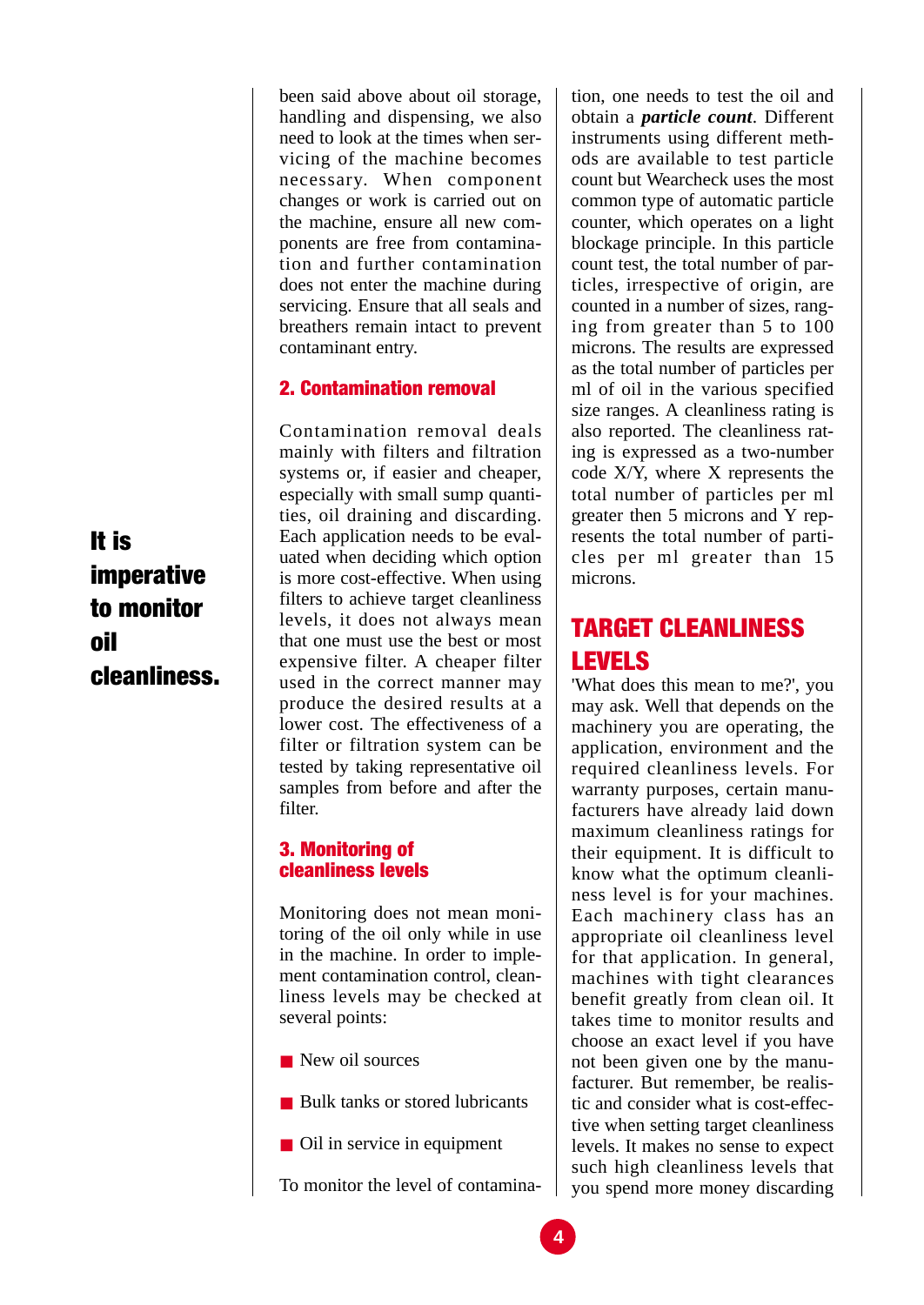or filtering your oil than it would cost to replace the machine in the event of a failure.

That said, once you have a target cleanliness level and you are monitoring particle counts, there are a number of things to keep in mind. Sometimes an oil may have a high particle count result but the actual oil in the machine is perfectly clean. This could be the result of two scenarios. *Sampling technique* is of utmost importance when monitoring cleanliness levels.

Firstly ensure that the oil sample taken is representative of the oil in the machine. The oil should be well mixed when the sample is taken and no external contamination should be introduced during sampling. This **external contamination** could be as a result of a number of things:

■ A dusty environment.

■ A manufacturing process that produces particulate contamination.

■ The oil not being well mixed and sediment from the bottom of the tank being drained into the oil sample bottle.

■ A dirty sample valve.

■ Dirty sampling equipment, especially when samples are decanted from another sampling container.

■ Sample bottle caps not being replaced immediately after the sample is taken.

■ Dirty sample bottles.

Secondly, consider the method used by the laboratory to obtain

particle count data. Wearcheck operates an optical particle counter using the light blockage technique. This involves passing a laser beam through a controlled stream of oil, measuring the amount of light blocked by individual particles as they pass through the beam. Obviously larger particles block more light than smaller ones, making size information relatively easy to obtain. This method is, however, very sensitive and has some limitations. Particle count data is inflated by the presence of water droplets or gas bubbles in the sample because these are 'seen' as particles. The laser cannot pass through very dark or extremely contaminated samples making them impossible to measure.

It is, therefore, important to look at the appearance of the oil as well as other laboratory tests, such as water concentration and any comments based upon a microscopic examination, before reacting to an abnormal particle count result. It is also very important to ensure that the sample is taken in the same manner and from the same sampling point each time a piece of equipment is sampled. This consistency allows samples to be compared with confidence (comparing apples with apples). Randomly sampling a machine from up and downstream of a filter can produce a very confusing set of laboratory results if no sampling point information is included with the sample.

To summarise, one needs to set target cleanliness levels, achieve target cleanliness levels with continuous exclusion and removal of contaminants, and monitor contamination levels regularly to assure conformance to standards.

# Sampling technique is of utmost importance.